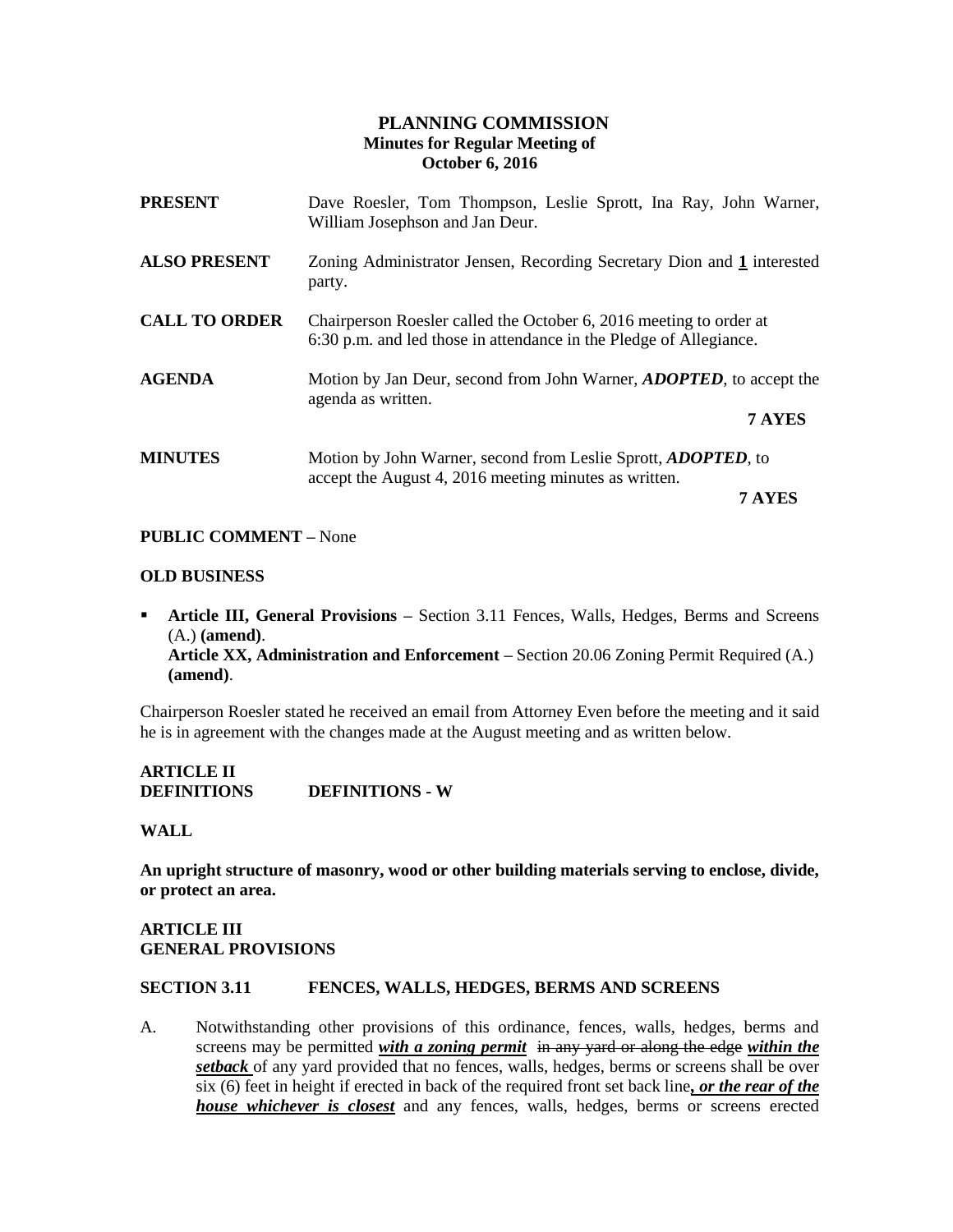between the required front yard setback line *or the rear of the house whichever is closest* and up to the street right-of-way, shall not be in excess of four (4) feet. For lakefront lots see additional restrictions in the Lake Michigan Shoreline District, Inland Lakes District and North Duck Lake Overlay District.

# **ARTICLE XX ADMINISTRATION AND ENFORCEMENT**

# **SECTION 20.06 ZONING PERMIT REQUIRED**

- A. No person shall commence construction of any building**,** or structure**, fence**, **wall**, **hedge**, **berm and screen** or make structural changes in any existing structure or use of a parcel of land in the township *the following* without first obtaining a zoning permit from the Zoning Administrator.*:*
- *1. Any building, or structure, or structural changes in any existing structure or use of a parcel of land in the township;*

## *2. Any fence, wall, hedge, berm or screen within the setback.*

There shall be an application fee established by the Township Board.

Because that didn't answer the concerns/questions Zoning Administrator Jensen brought forth in an email regarding potential conflict with other parts of the ordinances and the intent of the language Chairperson Roesler called him to discuss. Attorney Even suggested further discussion should be held.

Zoning Administrator Jensen stated he does not believe we should be regulating the size/height of trees. The Department of Environmental Quality (DEQ) has regulations we need to look at as far as vegetation, etc. and we also need to look closer at some sections of Article VIa Lake Michigan Shoreline District which contradict the regulations regarding Fences, Walls, Hedges, Berms and Screes. He agrees with Attorney Even that the intent does need to be revisited. He also believes that the definition of screen and possibly structure need to be reviewed.

Consensus was to send back to the subcommittee for further discussion.

## **COMMISSIONERS COMMENTS**

Commissioner Deur advised that R. Sidney Shaw had been appointed by Supervisor St. Amour as Deputy Supervisor during his absence. Since then the decision was made we didn't need a Deputy Supervisor and Mr. Shaw was thanked for his service.

Commissioner Deur advised that the Township had applied for a non-monetary National Park Service Grant and it was approved for the 300 acre parcel on Duck Lake Road. It provides a consultant to advise the Township regarding what type of trails might be suitable for that parcel.